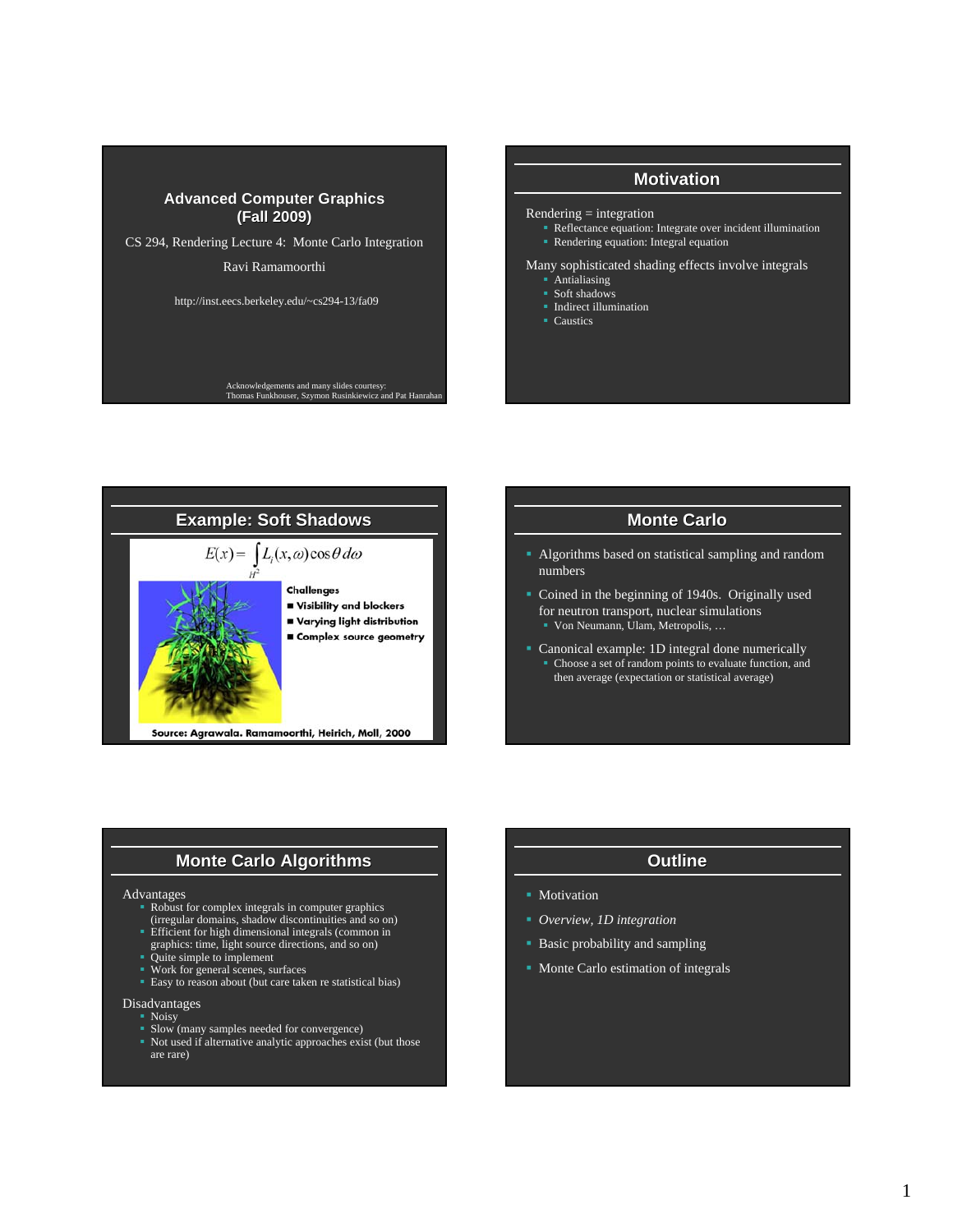









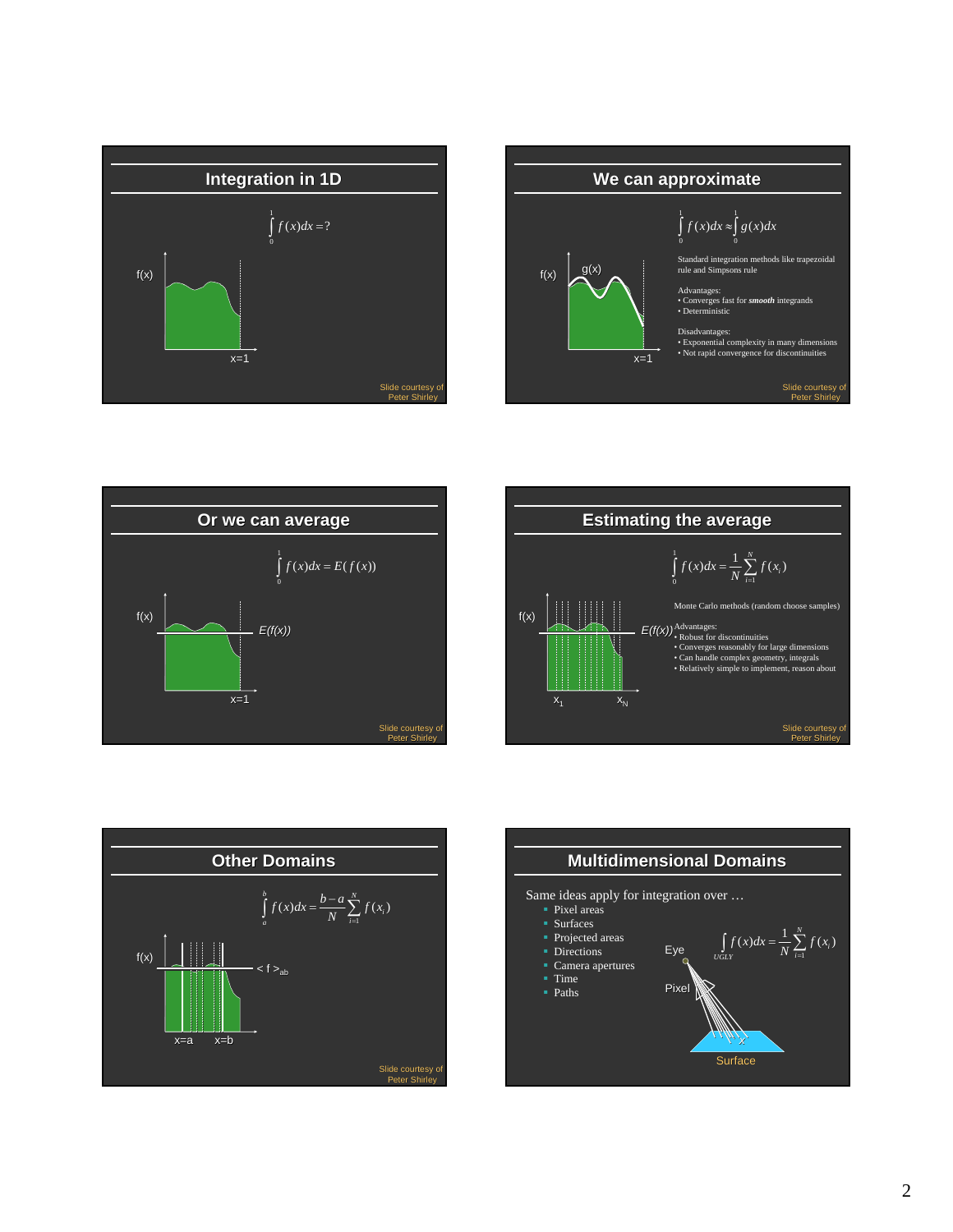### **Outline**

- **Motivation**
- Overview, 1D integration
- *Basic probability and sampling*
- Monte Carlo estimation of integrals

### **Random Variables**

- Describes possible outcomes of an experiment
- In discrete case, e.g. value of a dice roll  $[x = 1-6]$
- Probability p associated with each  $x$  (1/6 for dice)
- Continuous case is obvious extension







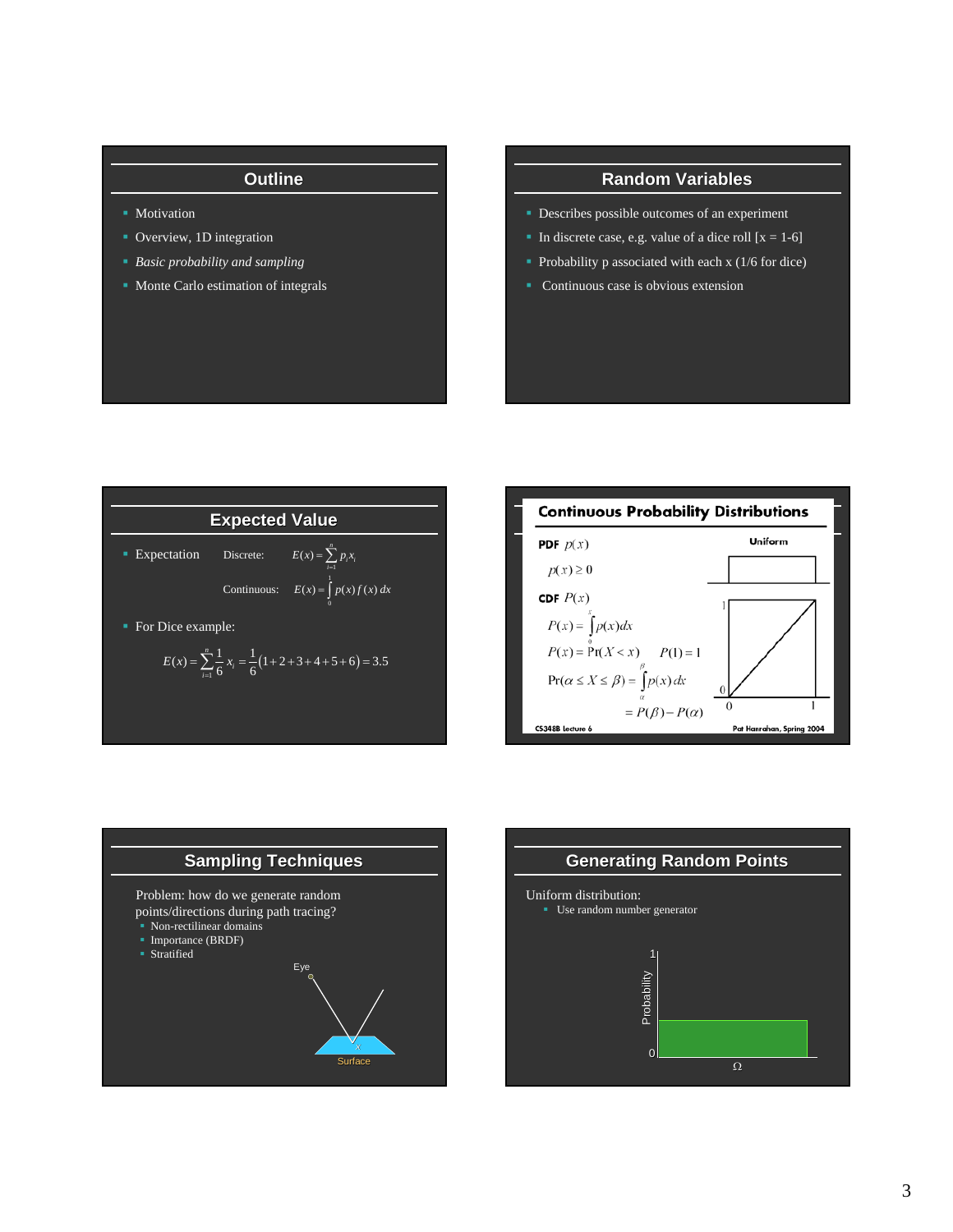

# **Common Operations** Want to *sample* probability distributions • Draw samples distributed according to probability Useful for integration, picking important regions, etc.

### Common distributions

- **Disk or circle** Uniform
- Upper hemisphere for visibility
- Area luminaire
- Complex lighting like an environment map
- Complex reflectance like a BRDF







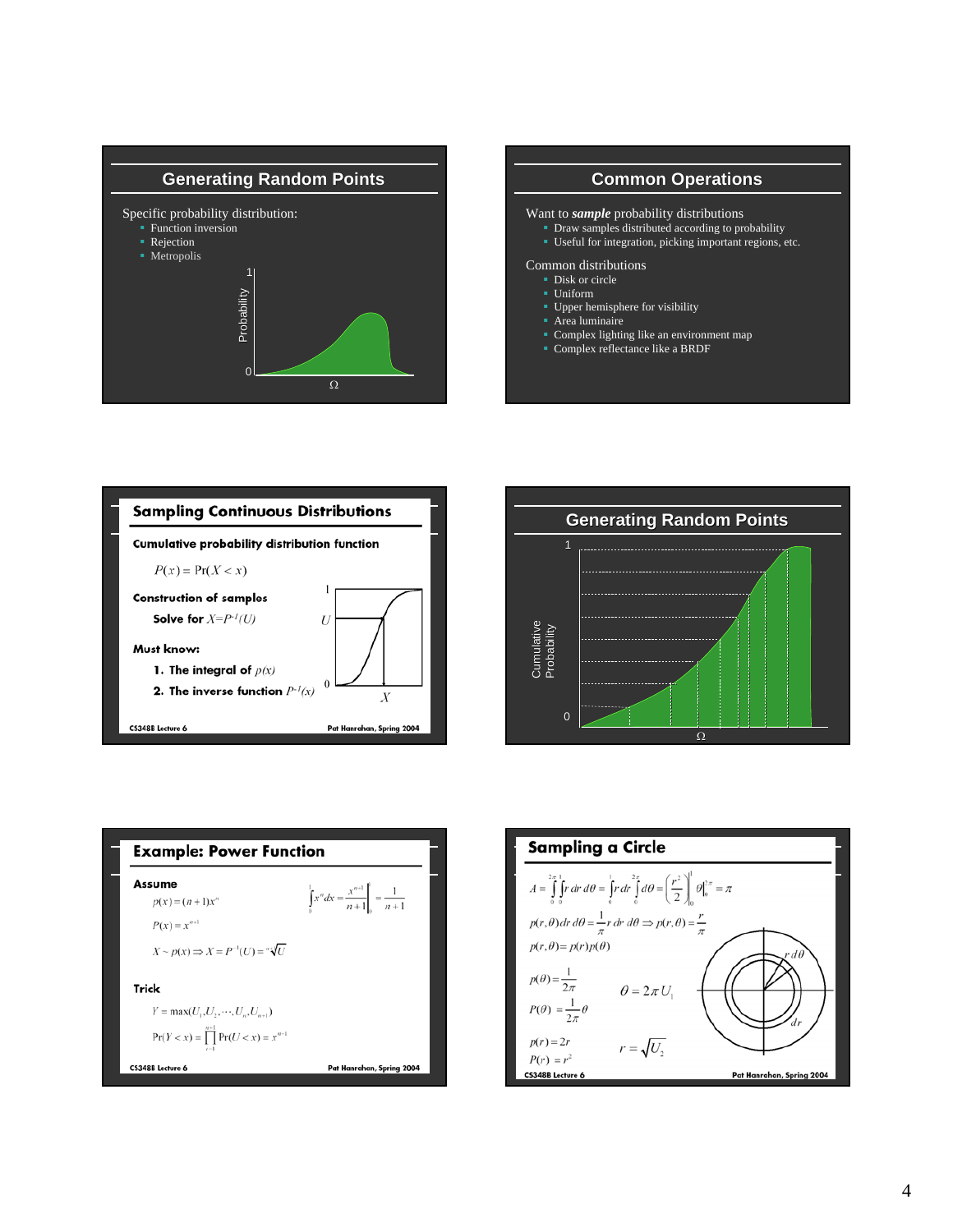









- **Overview, 1D integration**
- **Basic probability and sampling**
- *Monte Carlo estimation of integrals*

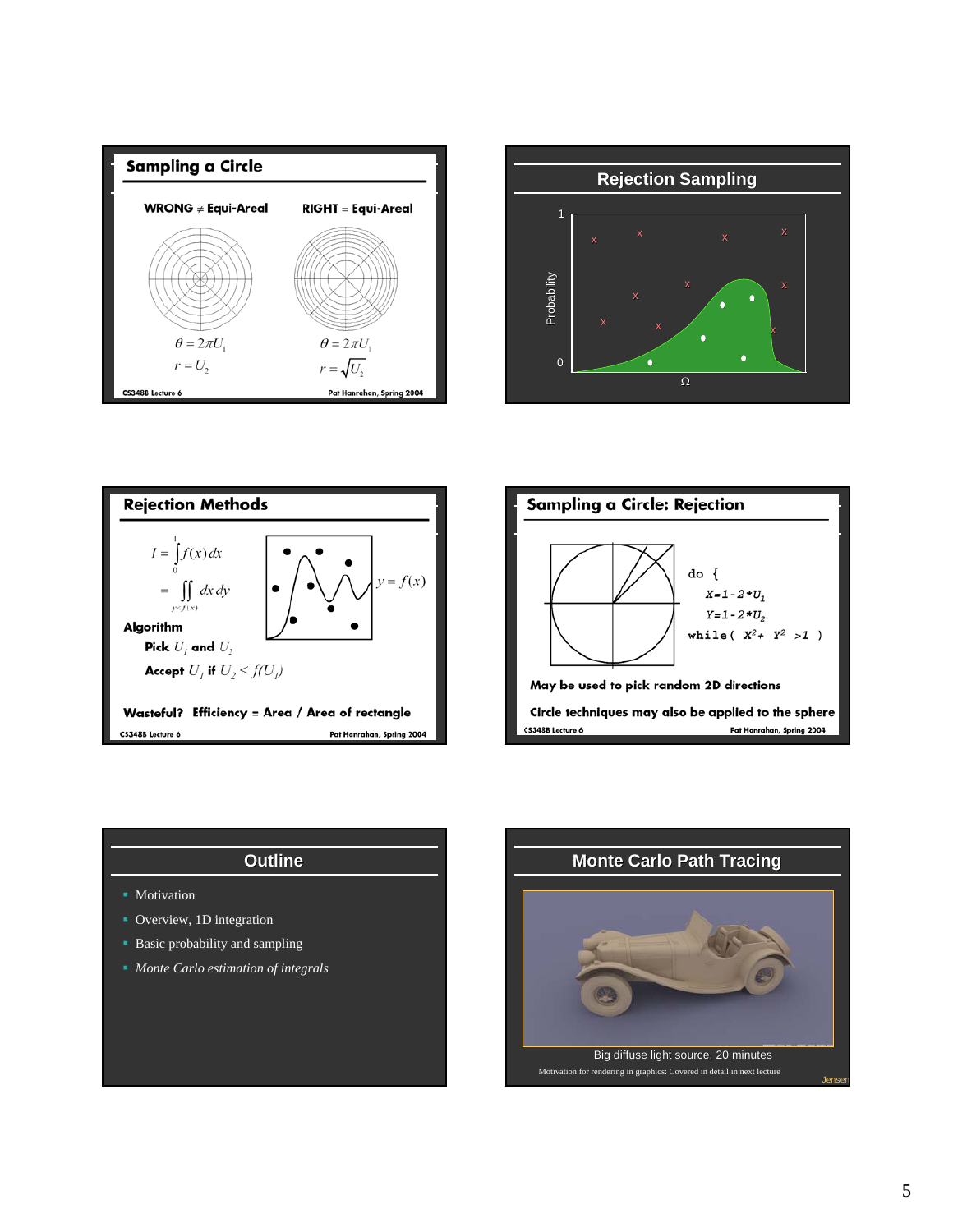









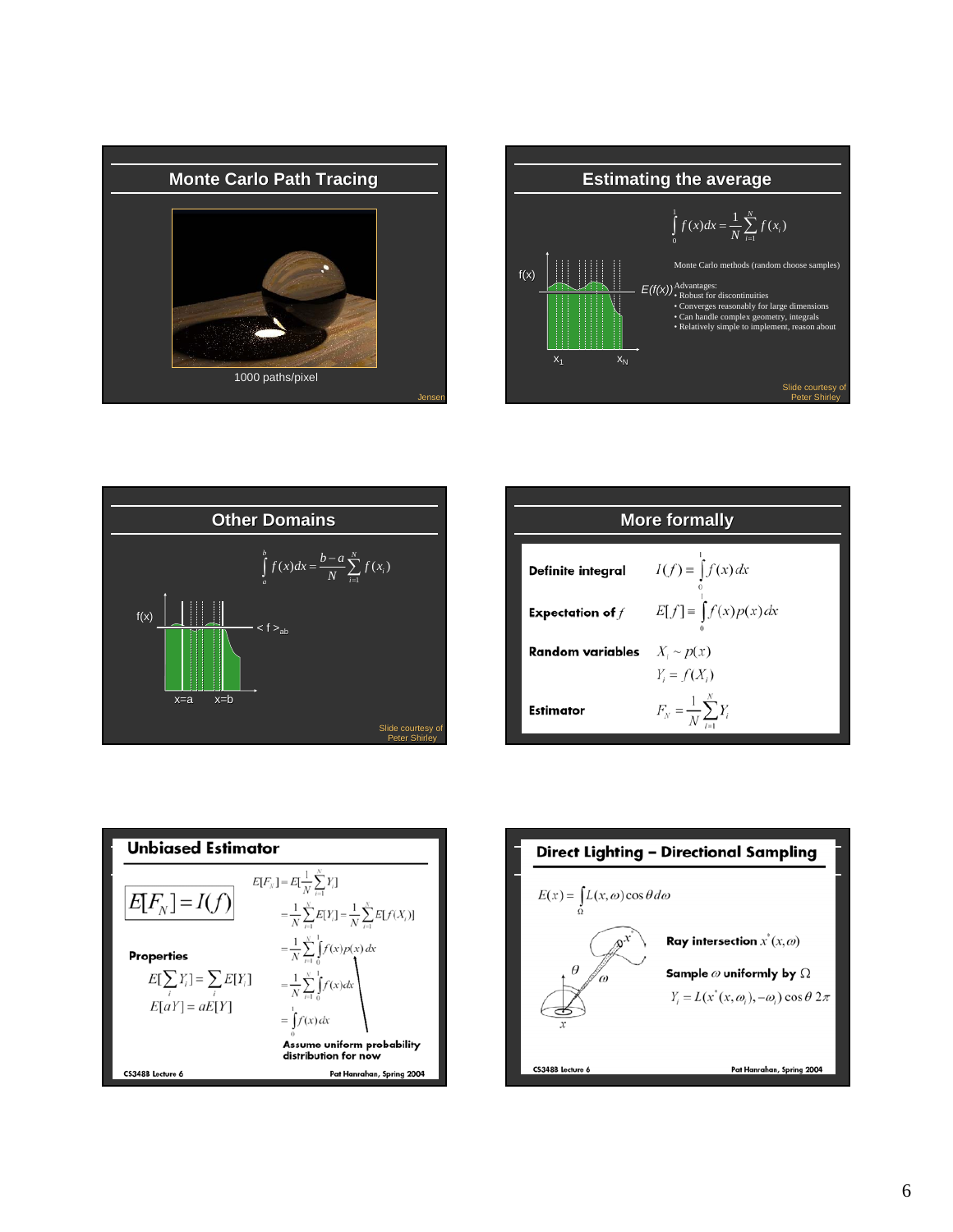









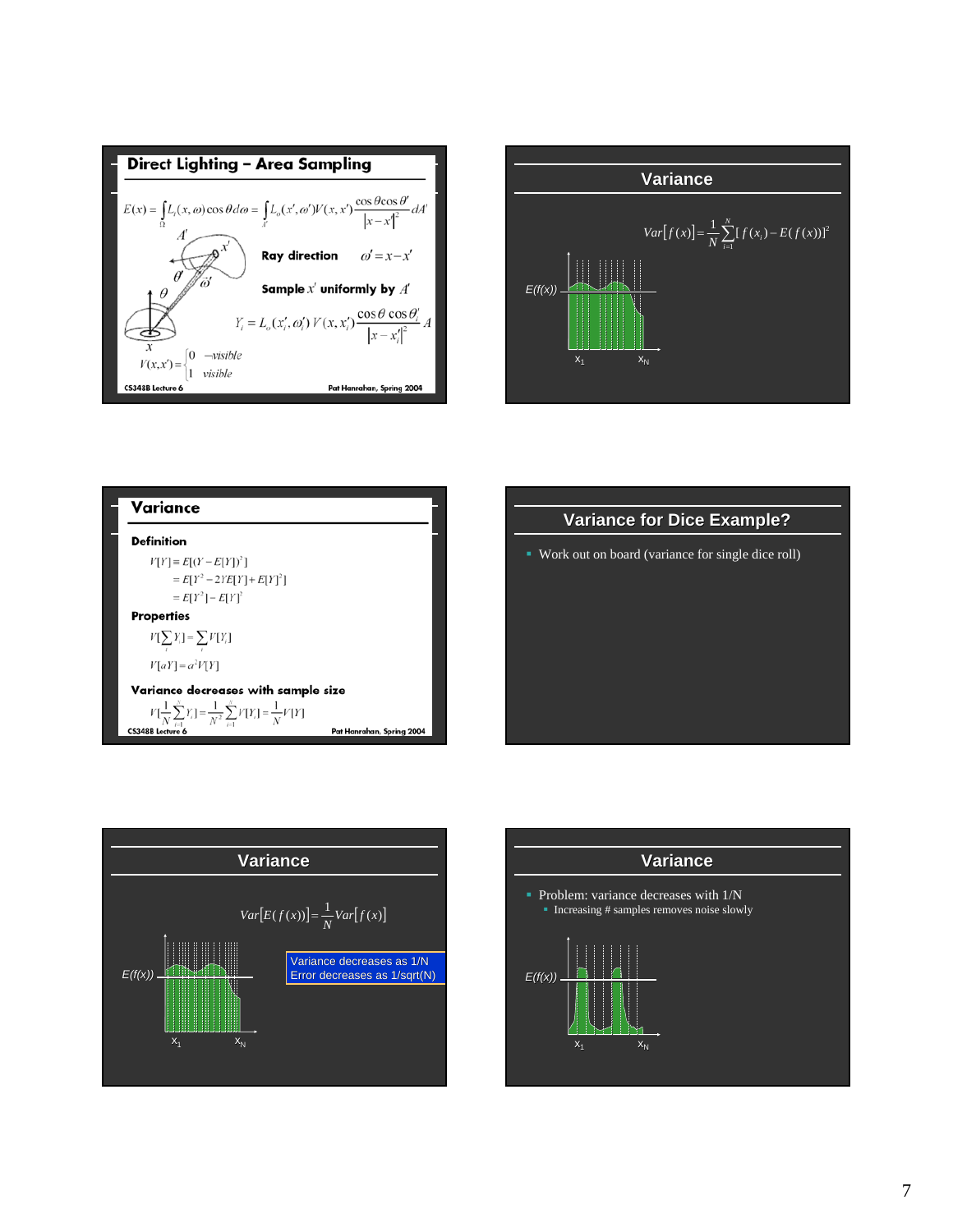